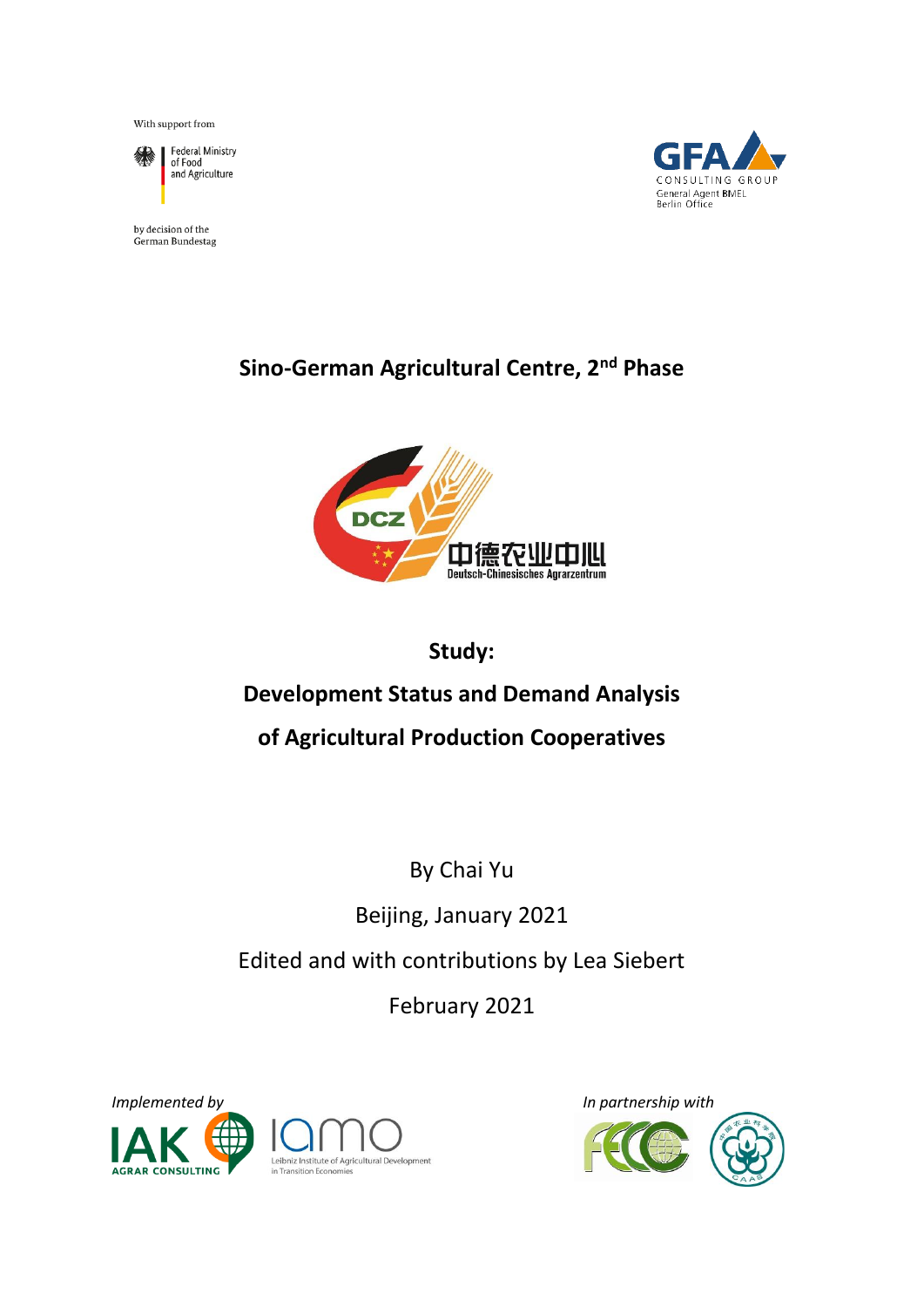

#### **Disclaimer**

This study is published under the responsibility of the Sino-German Agricultural Centre (DCZ), which is funded by the German Federal Ministry of Food and Agriculture (BMEL). All views and results, conclusions, proposals or recommendations stated herein are the property of the authors and do not necessarily reflect the opinion of the BMEL.

#### **About the author**

Chai Yu is a professor at Shenyang Agricultural University, and Director-general of the Working Committee for the Chairmen of University Student Employment Cooperatives

With contributions from Dr. Zhang Jinwang, VDMA and President of China Sales and Service Office, CLAAS.

#### **Published by**

Sino-German Agricultural Centre

Reprints or reproduction of any kind only with permission of the publisher.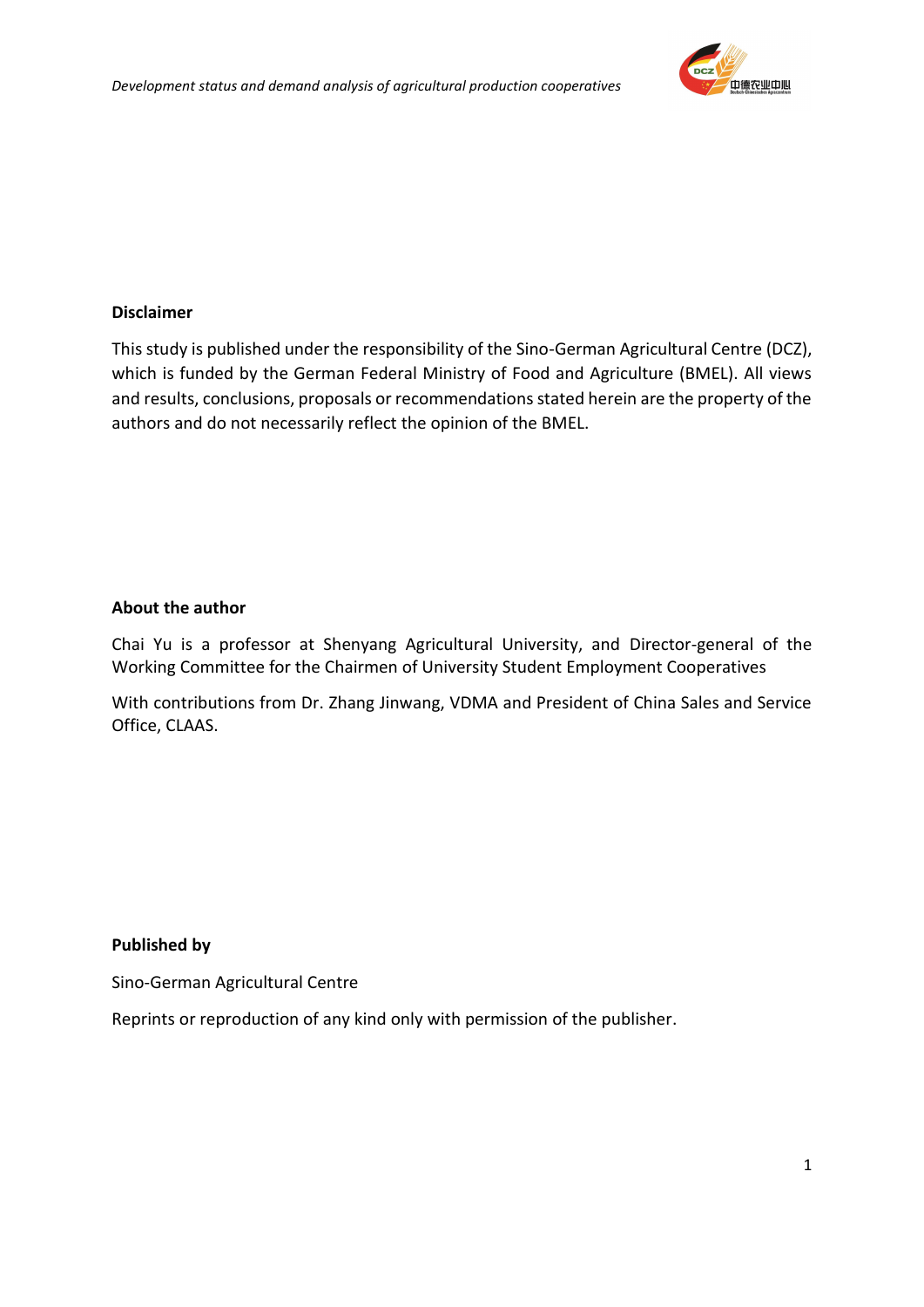

## **Table of contents**

| 2.2 Demands for agricultural socialized services drive the transformation and upgrading of       |  |
|--------------------------------------------------------------------------------------------------|--|
| 2.3 The central government attaches great importance to farmer cooperatives 6                    |  |
| 2.4 An effective organization form of agricultural socialized services - agricultural production |  |
|                                                                                                  |  |
|                                                                                                  |  |
|                                                                                                  |  |
| 3. Development status and demand analysis of agricultural production cooperatives 8              |  |
|                                                                                                  |  |
|                                                                                                  |  |
| 4. Research on the sustainable development model of agricultural production cooperatives  13     |  |
|                                                                                                  |  |
|                                                                                                  |  |
| 4.2.1 Introduction to the Working Committee of the Chairmen of University Student                |  |
| 4.2.2 Demonstration objects of cooperation between VDMA and the Working Committee for            |  |
|                                                                                                  |  |
|                                                                                                  |  |
| 4.3.2 Preliminary cooperation between VDMA and the Working Committee 16                          |  |
| 5. The problems to be solved urgently and recent priorities for the Working Committee 16         |  |
|                                                                                                  |  |
|                                                                                                  |  |
|                                                                                                  |  |
|                                                                                                  |  |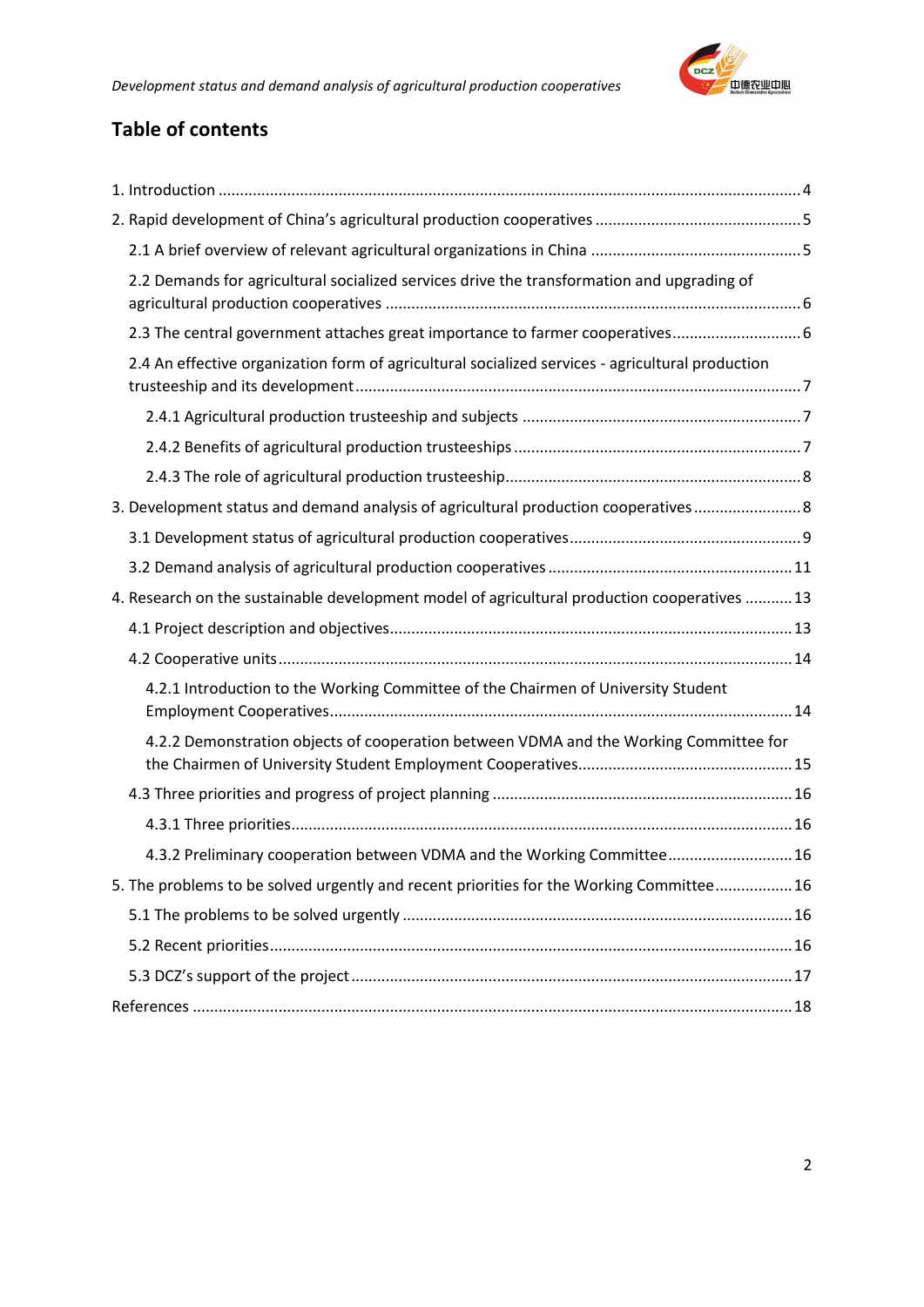

# **List of tables and figures**

| Table 1 Discussions on promoting the development of agricultural production cooperatives in the |  |
|-------------------------------------------------------------------------------------------------|--|
|                                                                                                 |  |
|                                                                                                 |  |
|                                                                                                 |  |

| Figure 2 Statistical chart of education levels of leaders of agricultural production cooperatives 10    |  |
|---------------------------------------------------------------------------------------------------------|--|
|                                                                                                         |  |
|                                                                                                         |  |
| Figure 5 Scores for priority improvement areas of agricultural machinery. Price, Work efficiency,       |  |
| Operation convenience, After-sales service Note: average score= $(\Sigma$ frequency × weight)/number of |  |
|                                                                                                         |  |
| Figure 6 Scores for priority brand factors affecting the purchase of agricultural machinery  12         |  |
| Figure 7 Scores for factors affecting the demands for agricultural machinery of agricultural            |  |
|                                                                                                         |  |

# **List of abbreviations**

| CAMA        | Chairmen of University Student Employment Cooperatives of China Agricultural<br><b>Mechanization Association</b> |
|-------------|------------------------------------------------------------------------------------------------------------------|
| DCZ         | Sino-German Agricultural Centre                                                                                  |
| jin         | Chinese unit for mass, equal to 500 g                                                                            |
| MARA        | Chinese Ministry of Agriculture and Rural Affairs                                                                |
| mu          | Chinese unit of land area, equal to 0.067 ha                                                                     |
| <b>VDMA</b> | <b>German Mechanical Engineering Association</b>                                                                 |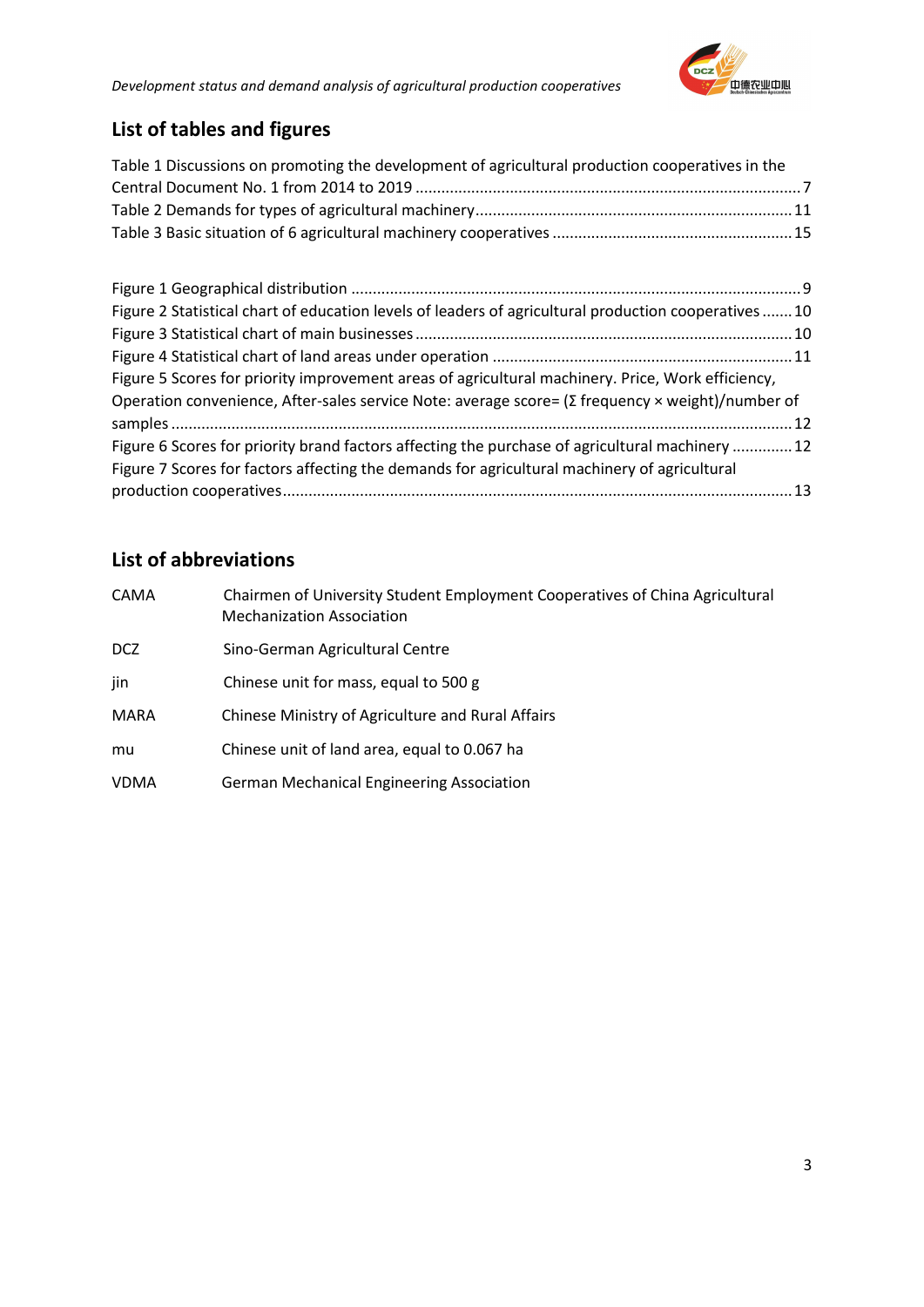

#### <span id="page-4-0"></span>**1. Introduction**

In 2021, China will enter the  $14<sup>th</sup>$  Five-Year Plan period. The major objective of agricultural and rural work for a long period is to implement a rural revitalization strategy in an all-round way and promote the modernization of agriculture and rural areas.

However, China's agricultural and rural development still faces some deep-rooted problems. For instance, there are more older people than children among those 40% of the total population who stay in rural areas. The problem of aging is becoming much more prominent than before. Regarding this, how can agricultural modernization be ensured? Besides, China still faces problems such as the small scale of agricultural operations, the low degree of systematization and the overall weak competitiveness, all of which make it unlikely that the land holdings in China will develop soon into structures similar to those in Europe and the United States or learn from Japan and South Korea the high-cost and high-input models.

Concerning the above situation, for small-scale farms the most realistic and effective way is to entrust some services in the production process of famers to specialized service organizations. In this way, the whole production process can be specialized, standardized, and intensified and agricultural modernization can be realized without transferring the land management rights from the farmer to the service organization.

Nowadays, those specialized service organizations operate within the so-called "agricultural socialized service system", which refers to a system of labor division into several services without abolishing the Household Contract Responsibility System<sup>1</sup>. Despite the rapid development of "Agricultural socialized service cooperatives" the underlying problems such as the low education level of employees, are hindering the development of highly profitable farming. With regard to this, the Chinese Ministry of Agriculture and Rural Affairs (MARA) established a cooperative (c.f. 4.2.1.) composed of university student employees - the Working Committee for University Student Employment Cooperatives (hereinafter referred to as the Working Committee) - to explore a sustainable development model of farmers' cooperatives and guide more university students to be engaged in agriculture. Young knowledgeable farmers have become a new force in the development of modern agriculture in China, and their planting areas will be turned into experimental and demonstration fields for modern agriculture, which can be replicated and extended easily.

Since 2019, the German Mechanical Engineering Association (VDMA) has conducted fruitful dialogues with the Working Committee and carried out cooperation in areas such as product trials and personnel training, with good results achieved.

<sup>1</sup> The Household Contract Responsibility System (*jia ting lian chan cheng bao ze ren zhi*) was introduced in 1978 as an important reform of the rural land system. The ownership and the contractual management rights of arable land were separated (which they are still today) and the former remained with the village collectives, while the latter was assigned to the farmers (Yang et al., 2020).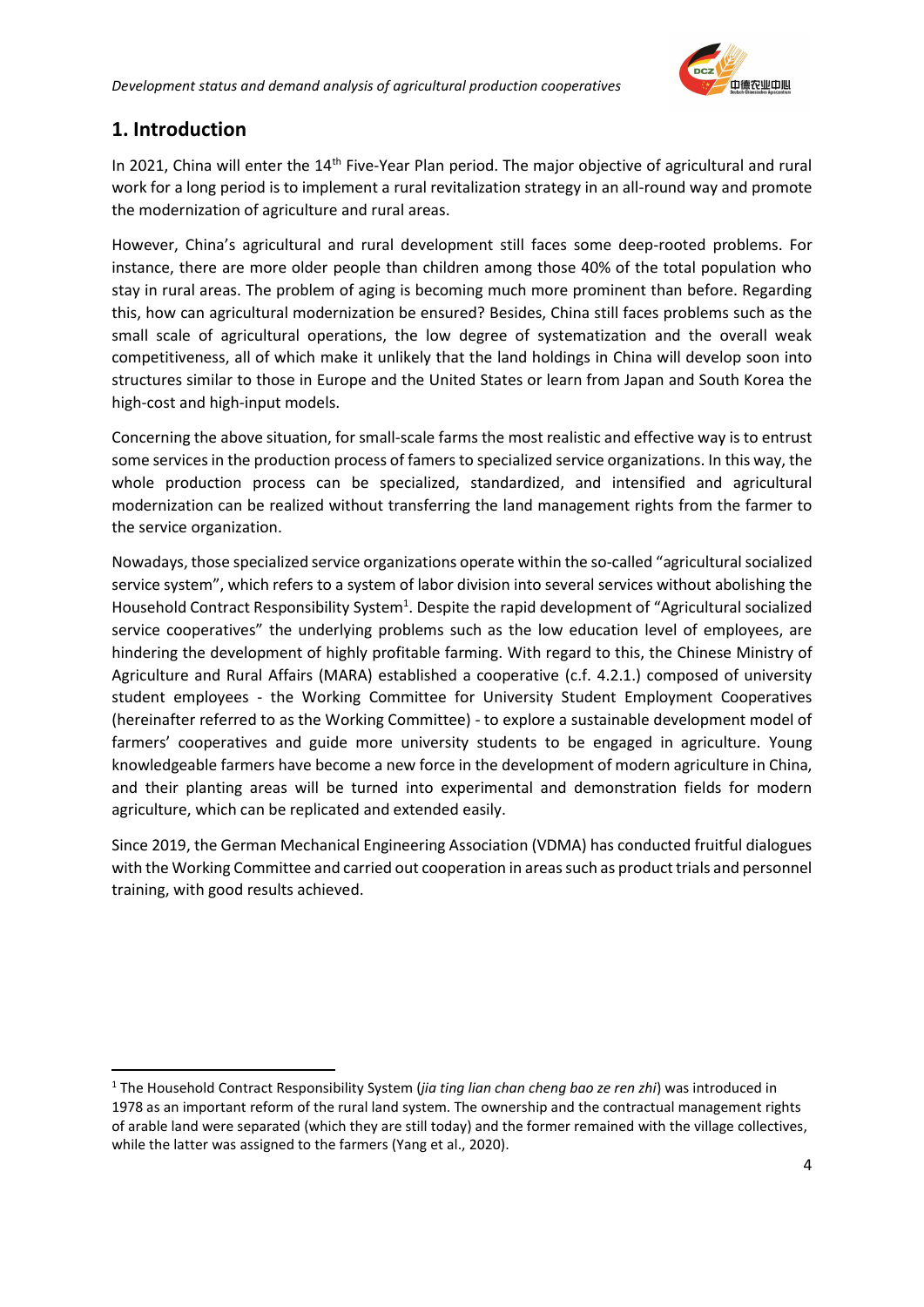

### <span id="page-5-0"></span>**2. Rapid development of China's agricultural production cooperatives**

#### <span id="page-5-1"></span>**2.1 A brief overview of relevant agricultural organizations in China**

Cultivated land in China is still very fragmented and the average plot per capita is  $1.4 \text{ mu}^2$ . Due to farmers' small production scale, they are often not able to negotiate effectively with other market participants and are excluded from products' value addition. On the other hand, the Chinese government aims at increasing the agricultural output to ensure food security and, therefore, modernize the agricultural sector. Since 2004, the formation of "farmer cooperatives" is explicitly supported and also mentioned in the No. 1 Documents ever since. The "Farmers' Specialized Cooperatives Law" defines specialized cooperatives<sup>3</sup> as "*the mutual-aid economic organizations that produce and manage agricultural products or provide and use agricultural production and operation services on the basis of rural household contractual operations*."<sup>4</sup> Even though agricultural enterprises can also join a cooperative, it is stated that farmers have to account for at least 80% of the members. Furthermore, farmers must be able join and withdraw voluntarily and enjoy basic democratic rights in management decisions. It is the cooperative's main mission to serve its members by providing services, such as supply of production materials, sales, processing, transportation or storage services or technology-related operation services. The Chinese government provides financial and technological support as well as tax incentives to increase the number and size of cooperatives. Between 2010 and 2015 government subsidies to cooperatives amounted to CNY 25 billion (Huang & Liang, 2017).

Besides farmer cooperatives, the main types of agricultural organizations in China are agricultural companies and family farms. Agricultural companies and farmers collaborate via contract farming or more flexible arrangements with a focus on the supply of agricultural goods to the company. Family farms<sup>5</sup> in China have an average production size of 107 mu and also receive governmental subsidies. Compared to agricultural companies and cooperative, family farms have the highest sales net profit rates. However, Huang & Liang (2017) consider farmer cooperatives as "the central of agricultural organization system in China" as they enable farmers to collectively negotiate with agricultural companies and hence, giving them more weight, while they as well get access to capital and professional marketing.

There are several challenges for the successful implementation of farmer cooperatives as they have been envisioned by the government. Even though the number of cooperatives increased rapidly to 1.93 million, with 100 million farmers joining cooperatives until 2017, the membership size in the respective cooperatives remains comparatively small<sup>6</sup>. Furthermore, the biggest challenge seems to be to distinguish between member-beneficial cooperatives and those cooperatives which actually do not fulfil the law's requirements. There are several reports on a high proportion of such "fake" farmer cooperatives, which receive subsidies without benefiting farmers as it was intended (Huang, 2013; Hu et al., 2017).

 $2$  1.4 mu = about 0.1 ha

<sup>&</sup>lt;sup>3</sup> The terms "farmer cooperative" and "specialized cooperative" often refer to the same type of organization <sup>4</sup> Art. 2, Farmers' Specialized Cooperatives Law (nong ye zhuan ye he zuo she fa), in effect since 2007

<sup>&</sup>lt;sup>5</sup> "Family farms" in China often refers to large-scale land cultivation, conducted by a family (often with several employees) who enlarged their land by contracting additional plots in the same area

<sup>&</sup>lt;sup>6</sup> In fact, the threshold for forming a cooperative is only 5 members (Farmers' Specialized Cooperatives Law, art.12)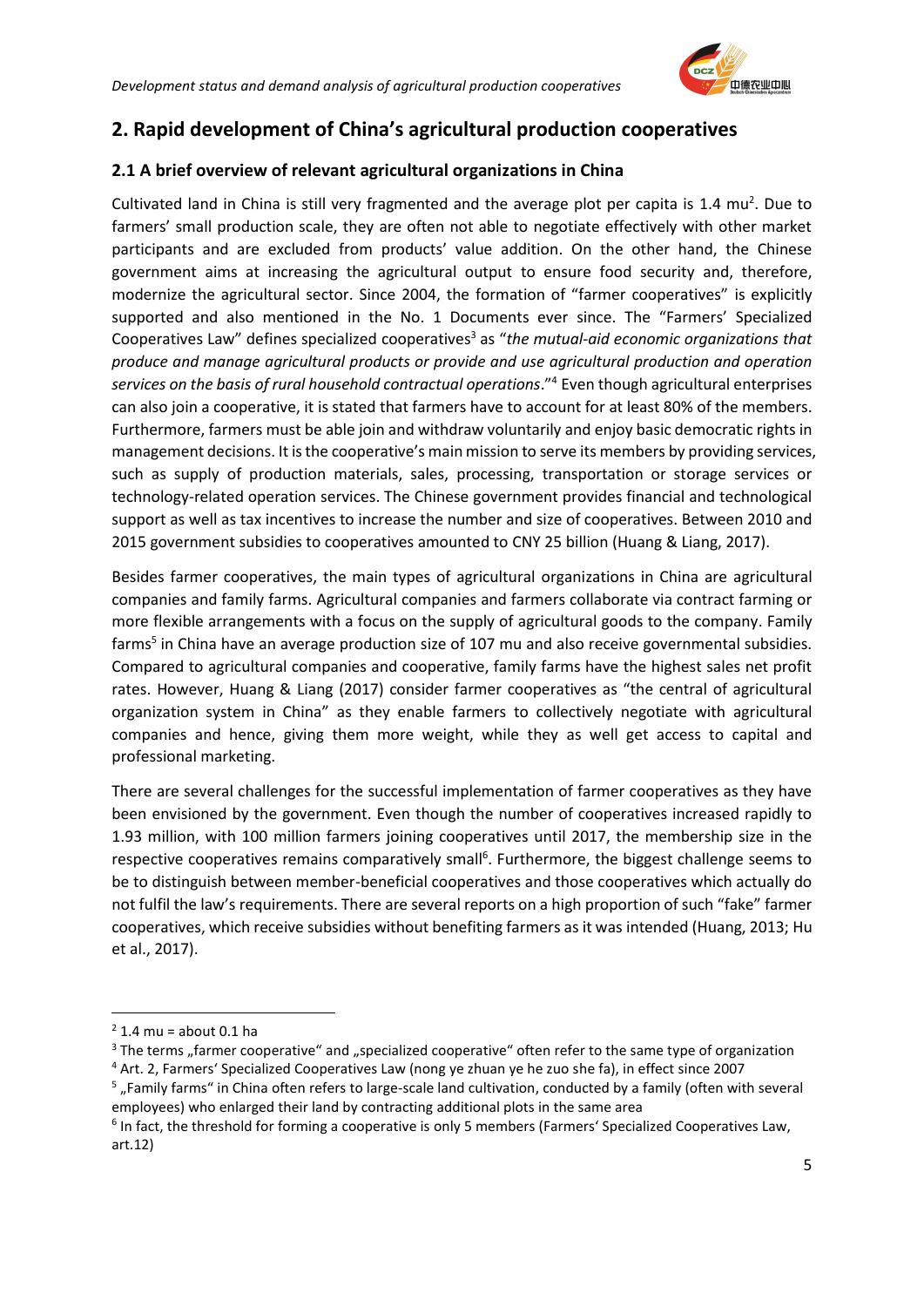

#### <span id="page-6-0"></span>**2.2 Demands for agricultural socialized services drive the transformation and upgrading of agricultural production cooperatives**

As mentioned above, the road to China's agricultural modernization is to integrate the production of small farmers into large-scale production through socialized services of specialized organizations. At present, China's agricultural socialized services are an important element for the development of private farms.

Firstly, there are huge demands for agricultural socialized services. With rural economic and social development and rapid changes in population structure, the problems of an aging population and increased number of farmers who manage their farms as a sideline business have become increasingly prominent. In busy farming seasons, these old famers are too old to do farm work or even unwilling to do it, raising huge market demands for agricultural socialized services.

Secondly, there is much room for benefit-driven development. Due to current extensive production methods, organizations for agricultural socialized services are far from realizing scientific and standardized production. Before production, service organizations can conduct centralized procurement of production materials thus saving input costs. During production, large-scale standardized and mechanized operations can help to reduce production costs. After production, modern processing can help to improve the quality of products and increase selling prices.

Thirdly, there is policy support for agricultural socialized services. Since the start of 2017, the Chinese financial department of the central government has set up special funds for agricultural socialized services to guide and spark its development, mainly aiming at cultivating the service market and developing socialized services in key areas.

It is known that specialized service organizations can improve the cost-effective utilization of farming equipment. Some places are also adjusting their focuses and methods of policy support. All these policy measures will cultivate a good political environment for the development of agricultural socialized services.

#### <span id="page-6-1"></span>**2.3 The central government attaches great importance to farmer cooperatives**

The central rural work conference was held in Beijing in December 2020. The meeting emphasized that the resolution of "three rural" issues should be at the top priority of the whole party's work. The whole party and the whole society should make full efforts to accelerate rural revitalization, accelerate the advancements of key agricultural technologies, further push agricultural supply-side structural reforms and drive variety cultivation, quality improvement, brand building and standardized production.

| Year | <b>Contents</b>                                                                                                                                                                                                                                                                                                                                                                                                                      |
|------|--------------------------------------------------------------------------------------------------------------------------------------------------------------------------------------------------------------------------------------------------------------------------------------------------------------------------------------------------------------------------------------------------------------------------------------|
| 2014 | Support the development of a new type of agricultural business entities. Encourage the development of<br>various forms of farmer cooperatives such as specialized cooperatives and joint stock cooperatives,<br>guide standardized operations, and focus on enhancing capacity building. Promote innovative pilots of<br>farmer cooperatives with financial support and guide the development of specialized farmer<br>cooperatives. |
| 2015 | Speed up the construction of a new type of agricultural management system. Guide farmer cooperatives<br>to expand their service areas, back up large-scale development, implement an annual report publicity<br>system, and further promote the construction of demonstration cooperatives. Lead farmers to join in<br>cooperatives and leading enterprises with land management rights.                                             |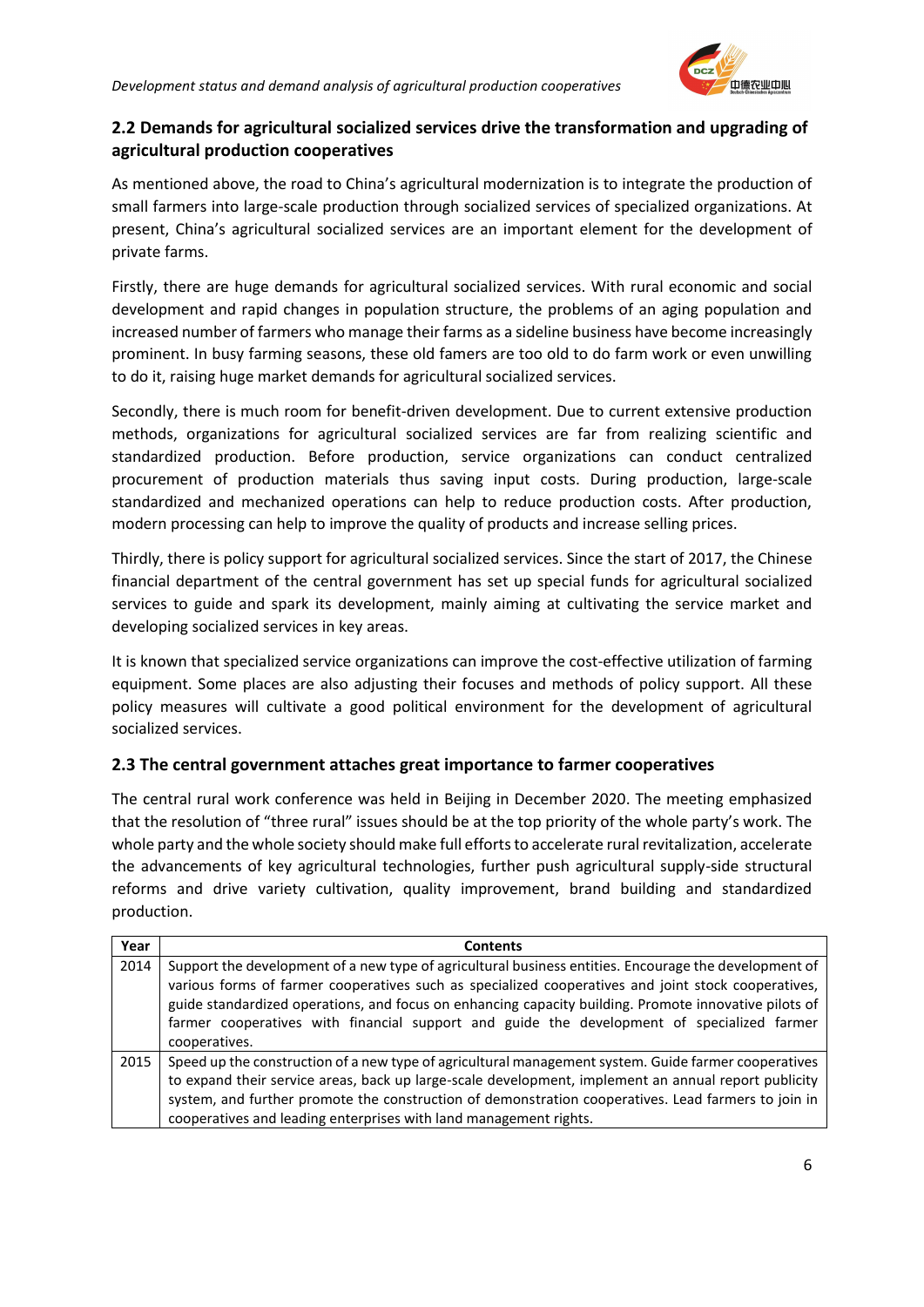

| 2016                                                                                                     | Give play to the leading role of various forms of appropriately scaled-up agricultural operations.<br>Encourage the development of joint stock cooperatives, guide farmers to voluntarily join in leading<br>enterprises and farmer cooperatives with land management rights. Strengthen the construction of<br>farmer cooperatives and support them to develop processing and distribution services as well as direct<br>supply and sales services of agri-products. |  |  |  |  |  |
|----------------------------------------------------------------------------------------------------------|-----------------------------------------------------------------------------------------------------------------------------------------------------------------------------------------------------------------------------------------------------------------------------------------------------------------------------------------------------------------------------------------------------------------------------------------------------------------------|--|--|--|--|--|
| 2017                                                                                                     | Actively develop appropriately scaled-up agricultural operations. Intensify the standardized                                                                                                                                                                                                                                                                                                                                                                          |  |  |  |  |  |
| construction of farmer cooperatives and actively develop three-in-one model integrating production,      |                                                                                                                                                                                                                                                                                                                                                                                                                                                                       |  |  |  |  |  |
|                                                                                                          | supply and marketing, credit.                                                                                                                                                                                                                                                                                                                                                                                                                                         |  |  |  |  |  |
| 2018                                                                                                     | Implement the cultivation project of a new type of agricultural business entities, cultivate and develop                                                                                                                                                                                                                                                                                                                                                              |  |  |  |  |  |
| agricultural industrialization complexes composed of family farms, cooperatives, leading enterprises and |                                                                                                                                                                                                                                                                                                                                                                                                                                                                       |  |  |  |  |  |
|                                                                                                          | socialized service organizations, highlight the development of two new agricultural business entities                                                                                                                                                                                                                                                                                                                                                                 |  |  |  |  |  |
|                                                                                                          | including family farms and farmer cooperatives, carry out standardized improvement actions for farmer                                                                                                                                                                                                                                                                                                                                                                 |  |  |  |  |  |
|                                                                                                          | cooperatives and further promote the construction of agricultural production cooperatives.                                                                                                                                                                                                                                                                                                                                                                            |  |  |  |  |  |
| 2019                                                                                                     | With regard to cultivating a new type of agricultural business entities by accelerating the establishment                                                                                                                                                                                                                                                                                                                                                             |  |  |  |  |  |
|                                                                                                          | of a policy system, policy support is given from 6 aspects including improving fiscal and taxation policies,                                                                                                                                                                                                                                                                                                                                                          |  |  |  |  |  |
|                                                                                                          | strengthening infrastructure construction, enhancing financial and credit services, expanding insurance                                                                                                                                                                                                                                                                                                                                                               |  |  |  |  |  |
|                                                                                                          | support, encouraging the expansion of marketing markets, and supporting personnel training and                                                                                                                                                                                                                                                                                                                                                                        |  |  |  |  |  |
|                                                                                                          | introduction.                                                                                                                                                                                                                                                                                                                                                                                                                                                         |  |  |  |  |  |
|                                                                                                          | Table 1 Discussions on promoting the development of agricultural production cooperatives in the Central                                                                                                                                                                                                                                                                                                                                                               |  |  |  |  |  |

<span id="page-7-3"></span>Table 1 Discussions on promoting the development of agricultural production cooperatives in the Central Document No. 1 from 2014 to 2019

#### <span id="page-7-0"></span>**2.4 An effective organization form of agricultural socialized services - agricultural production trusteeship and its development**

#### <span id="page-7-1"></span>**2.4.1 Agricultural production trusteeship and subjects**

Agricultural production trusteeship is an agricultural operation method by which farmers and other business entities entrust all or some of their operation activities such as land cultivation, planting, crop protection and harvesting to agricultural service organizations while not transferring land management rights.

Agricultural production trusteeship is one of the important socialized service models for realizing large-scale agricultural production. Through centralized and continuous land trusteeship, large-scale, intensified, mechanized and specialized production of land can be realized, thereby greatly reducing the costs of production inputs and improving agricultural production efficiency, which is of great significance for achieving efficient sustainable development of agriculture in China.

At present, there are five types of entities that carry out agricultural socialized services, including specialized service companies, service-oriented farmer cooperatives, supply and marketing cooperatives and rural collective economic organizations.

#### <span id="page-7-2"></span>**2.4.2 Benefits of agricultural production trusteeships**

In the agricultural production trusteeship model, both the service entities and entrusted farmers can achieve win-win results.

(1) Benefits for the service organizations. For the full trusteeship model, production efficiency can be enhanced, production costs can be reduced, and large-scale production benefits can be obtained by integrating land resources and adopting modern agricultural production management methods. Service organizations can make use of their purchasing power to buy inputs at bulk and earn a profit through the difference between purchase and sale prices for the semi-trusteeship model, service organizations can earn service fees by providing services such as mechanized operations and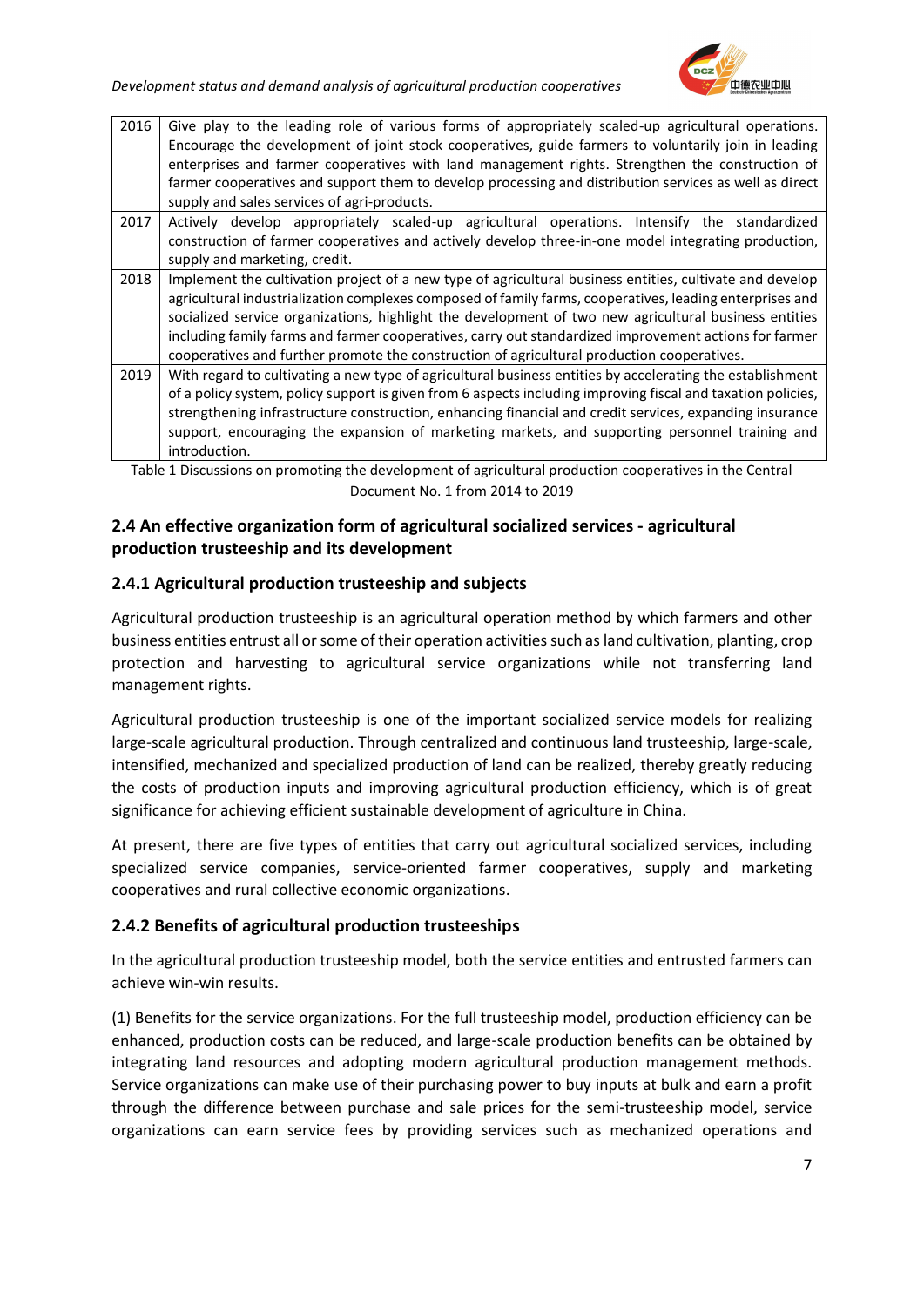

agricultural technology management. In addition, subsidies for agricultural projects given by the government are also sources of income for some service organizations.

(2 Benefits of participating farmers. Farmers can improve production efficiency, reduce production costs, increase output, and achieve increased production and income by improving production conditions, conducting large-scale and continuous planting, and adopting a large number of new varieties and new technologies. Large-scale production of agri-products standardized technical management, and brand marketing will form a strong brand value-added effect, expand sales channels and increase the added value of agri-products. Through centralized procurement of agricultural materials and unified sales of agri-products, farmers can further reduce the cost of purchasing agricultural materials, enhance the bargaining power of agri-products and the ability to resist market fluctuation risks, and increase agricultural production efficiency.

#### <span id="page-8-0"></span>**2.4.3 The role of agricultural production trusteeship**

Nowadays production trusteeship is developing rapidly. It is estimated that by the end of 2020, China's land area under trusteeship will exceed 1.6 billion mu, out of which grain crops will exceed 900 million, and more than 70 million small farmers will be served. Practices show that agricultural production trusteeship, as the main service method and operation method of agricultural services, has become an important path to realize synergy between small farmers and modern agricultural development, with broad prospects and vigorous vitality.

Farmer household management is the basic management system in China and small farmers still cultivate nearly 70% of the arable land. It can be seen from the experience of agricultural development in various countries in the world that agricultural modernization is based on family operation as the basic unit, and the core is to realize specialized, intensive and large-scale agricultural production through socialized services. At this stage, the promotion of agricultural modernization can be achieved through land transfer and the development of large-scale land management. More importantly, most areas need to develop agricultural socialized services. Without changing their management rights, small farmers can entrust activities that they cannot do or cannot do well or which are not costeffective to service organizations, thus realizing agricultural modernization through scaled-up services. From the lens of practices, the process of advancing agricultural socialized services is the process of popularizing and applying advanced agricultural technology and equipment, the process of improving the input structure and quality of resource elements, the process of extending standardized agricultural production and large-scale operations, and the process of improving farmers' systematization process.

# <span id="page-8-1"></span>**3. Development status and demand analysis of agricultural production cooperatives**

We conducted interviews and surveys with 466 agricultural production cooperatives across China focusing on four aspects including basic conditions, main practices and results, prospects and developments and selected 70 representative agricultural production cooperatives to conduct questionnaire surveys concerning the development demands of agricultural production cooperatives.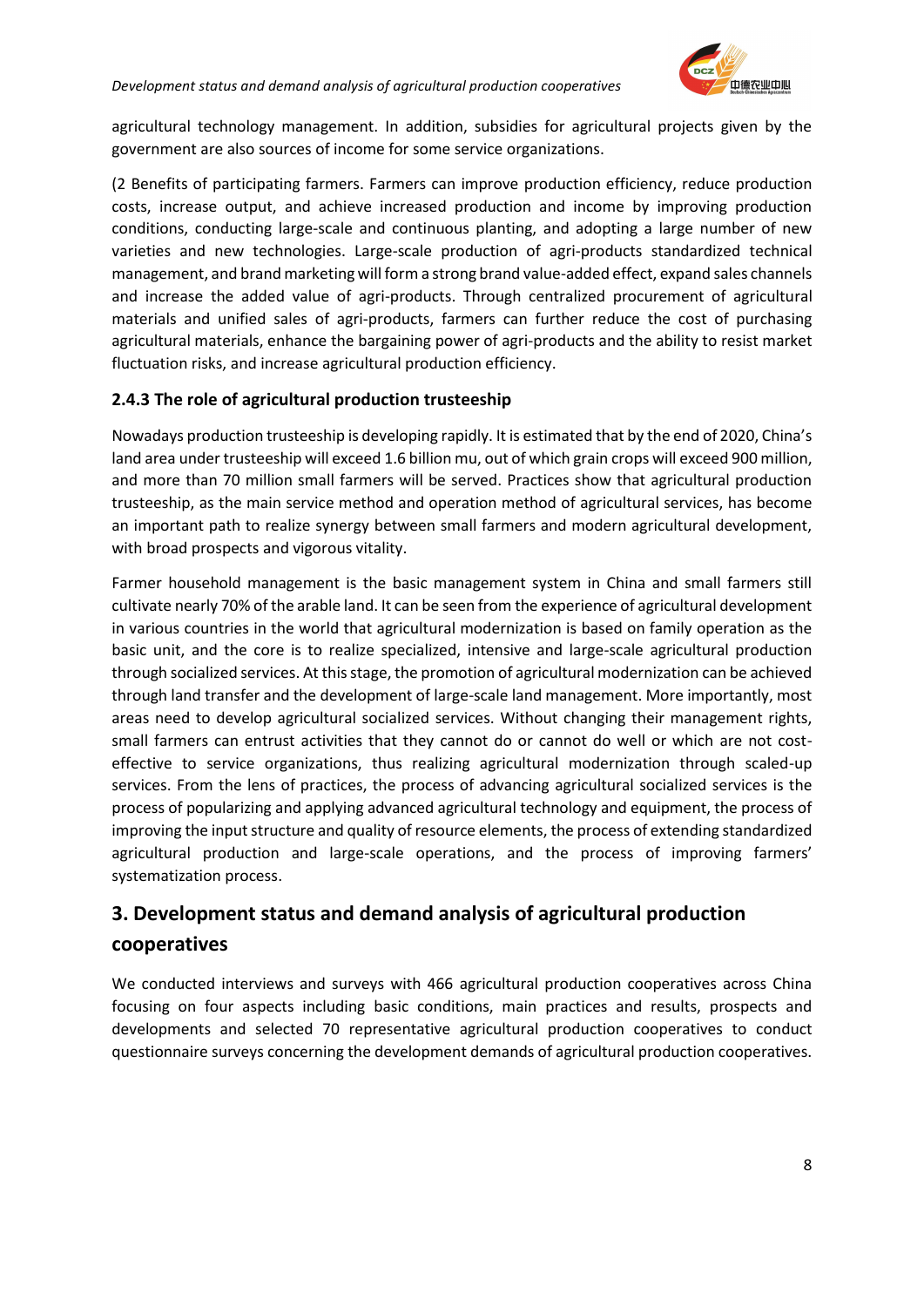#### <span id="page-9-0"></span>**3.1 Development status of agricultural production cooperatives**

(1) Geographical distribution. This survey collected 70 valid questionnaires, mainly covering Liaoning, Henan, Inner Mongolia and Jilin. Due to the higher fragmentation of agricultural fields in the south, the number of agricultural production cooperatives in the north and in the east is relatively more than that in the south and in the west, while western regions such as Xinjiang, Gansu and Tibet still need further investigation. This is also reflected by the distribution of survey samples which is shown in Figure 1.



Figure 1 Geographical distribution

<span id="page-9-1"></span>(2) Registered capital and number of members. According to the data of 70 agricultural production cooperatives surveyed, it was found that their registered capital is RMB 6.1065 million on average. Among them, the largest registered amount is RMB 50 million, while the smallest registered amount is RMB 450,000. The average number of members of agricultural production cooperatives is 126. Among them, the maximum number of members is 1065, while the minimum number of members is 5.

(3) The education level of the leaders of agricultural production cooperatives. In the surveyed samples, the leaders of agricultural production cooperatives are generally highly educated. More than 50% of them have a college degree or above, 34.3% of them have a senior high school degree, 12.9% of them have a junior high school degree, and none of them have degrees under junior high school. It can be seen from the development of agricultural production cooperatives, more and more university students are returning to their hometowns to start businesses, using their knowledge, technology and information advantages to drive the rapid development of specialized agricultural production cooperatives and agricultural industrialization, enhance the vitality of agricultural production cooperatives and achieve the win-win results of farmers' wealth and agricultural development.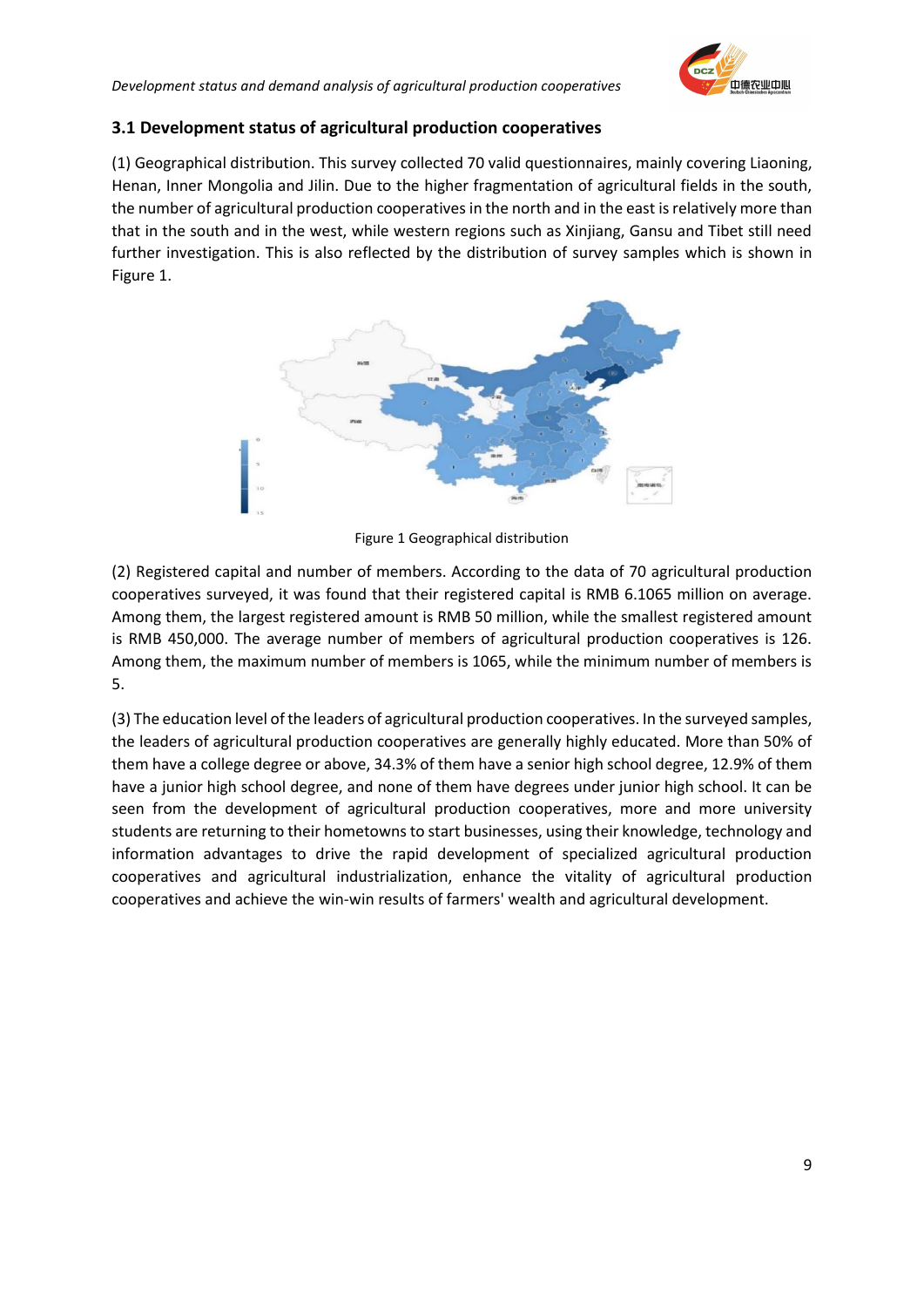



Figure 2 Statistical chart of education levels of leaders of agricultural production cooperatives

<span id="page-10-0"></span>(4) Scope of main businesses. It can be seen from Figure 3 that agricultural production cooperatives carry out a large number of mechanized operations as well as planting and production trusteeship services. While at the same time, some cooperatives also participate in agricultural machinery consulting and maintenance services, agricultural product processing and sales services, aquaculture, forestry services. Among the 70 agricultural production cooperatives surveyed, cooperatives which carry out mechanized operations account for 95.7% of the total samples, cooperatives which carry out planting operations accounted for 90.0% of the total samples, while cooperatives which carry out production trusteeship services account for 92.9% of the total samples.



Figure 3 Statistical chart of main businesses

<span id="page-10-1"></span>

(5) Land area under operation. According to the statistics of land areas operated by the 70 agricultural production cooperatives, the minimum area under operation is 9 mu, while the maximum is 50,000 mu. The average area under operation is 6331 mu, the average contracted land area is 2351.8 mu, and the average transferred land area is 4628.9 mu. Agricultural production cooperatives can concentrate large-scale land areas for agricultural production, enhance land utilization and expand their scope of services. Among them, 13 have an area of less than 1,000 mu, accounting for 18.6% of the total; 24 have an area of 1,000-3,000 mu, accounting for 34.3%; 22 have an area of 3,000-10,000 mu, accounting for 31.4%; 11 have an area of more than 10,000 mu, accounting for 15.7% (See Figure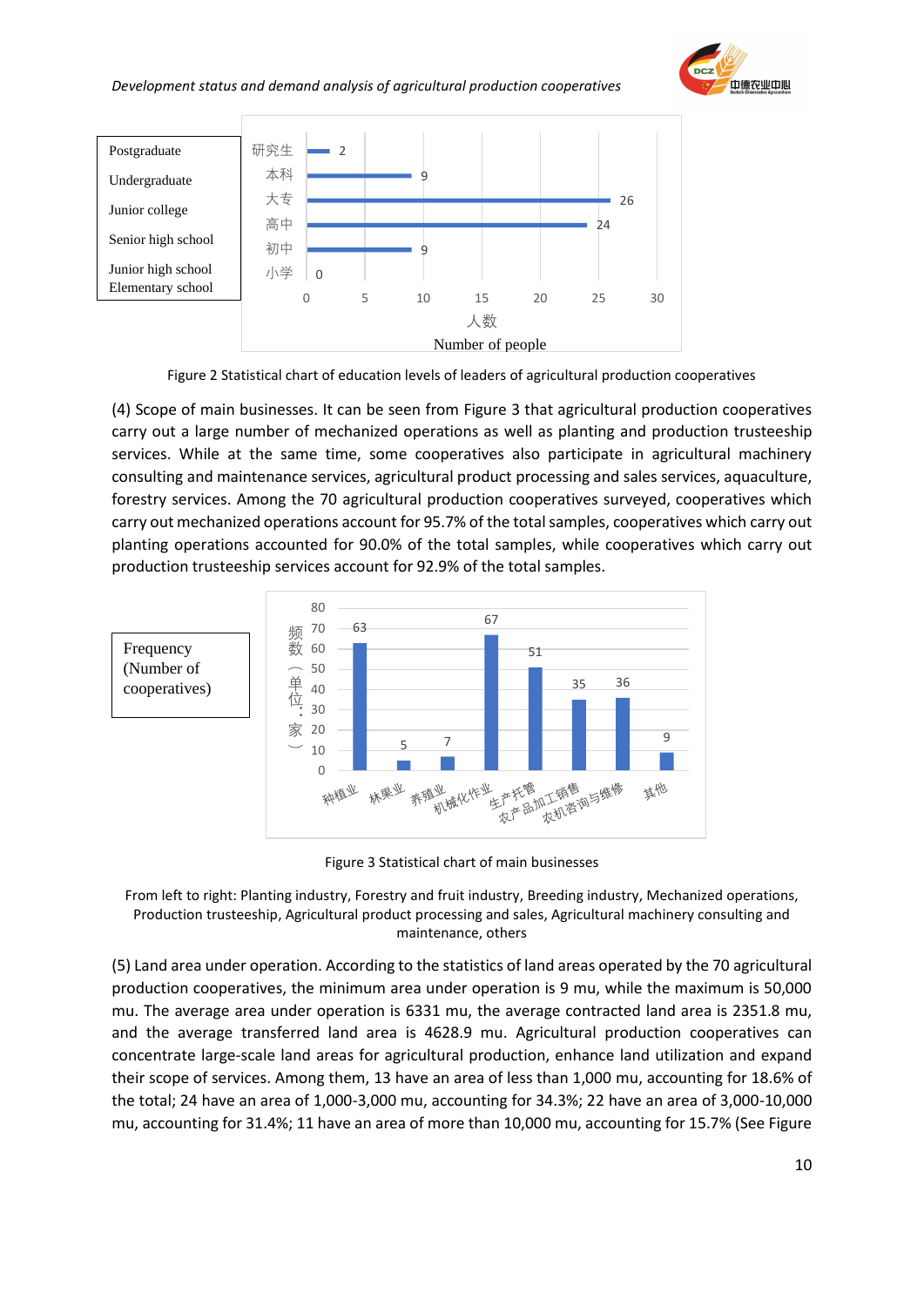

2-4). Agricultural production cooperatives can make full use of land to invigorate rural economy, increase farmers' income, and ultimately achieve common prosperity.



Figure 4 Statistical chart of land areas under operation

#### <span id="page-11-2"></span><span id="page-11-0"></span>**3.2 Demand analysis of agricultural production cooperatives**

(1) The demands for the types of agricultural machinery shown in Table 2-1 are analyzed by collecting the demands of the cooperatives. Farming and land preparation machinery, supporting power and harvesting machinery are the most needed machines. In recent years, the systematization degree of agricultural production cooperatives has been gradually improved. The cooperatives have gradually broken geographical and ownership boundaries and introduced advanced agricultural machinery to back up specialized, scaled-up and mechanized development of agricultural production.

| Types of agricultural machinery          | Frequency |
|------------------------------------------|-----------|
| Land preparation machinery               | 43        |
| Supporting machinery                     | 40        |
| Harvesting equipment                     | 37        |
| Seeding/transplanting machinery          | 33        |
| Plant protection machinery               | 31        |
| Feed machinery                           |           |
| Livestock and poultry breeding machinery |           |
|                                          |           |

Table 2 Demands for types of agricultural machinery

<span id="page-11-1"></span>(2) The priority areas for the improvement of agricultural machinery are shown in Figure 2-5. It can be seen that by calculating the average score of prices, work efficiency, convenience of operations and after-sale services that agricultural production cooperatives most hope to adjust the prices of agricultural machinery products sold on the market, reduce agricultural production costs, and increase the purchase of agricultural machinery. Secondly, they improve the work efficiency of existing agricultural machinery on the market, replace human and animal power with machinery, achieve high efficiency in agricultural production and drive the rapid development of agricultural economy. Furthermore, they simplify operation procedures of agricultural machinery products and improve the efficiency of operators. Finally, with regard to after-sales services, some of them hope that agricultural machinery companies can improve their after-sales services, ensure the long-term use of agricultural machinery, and reduce the loss rate.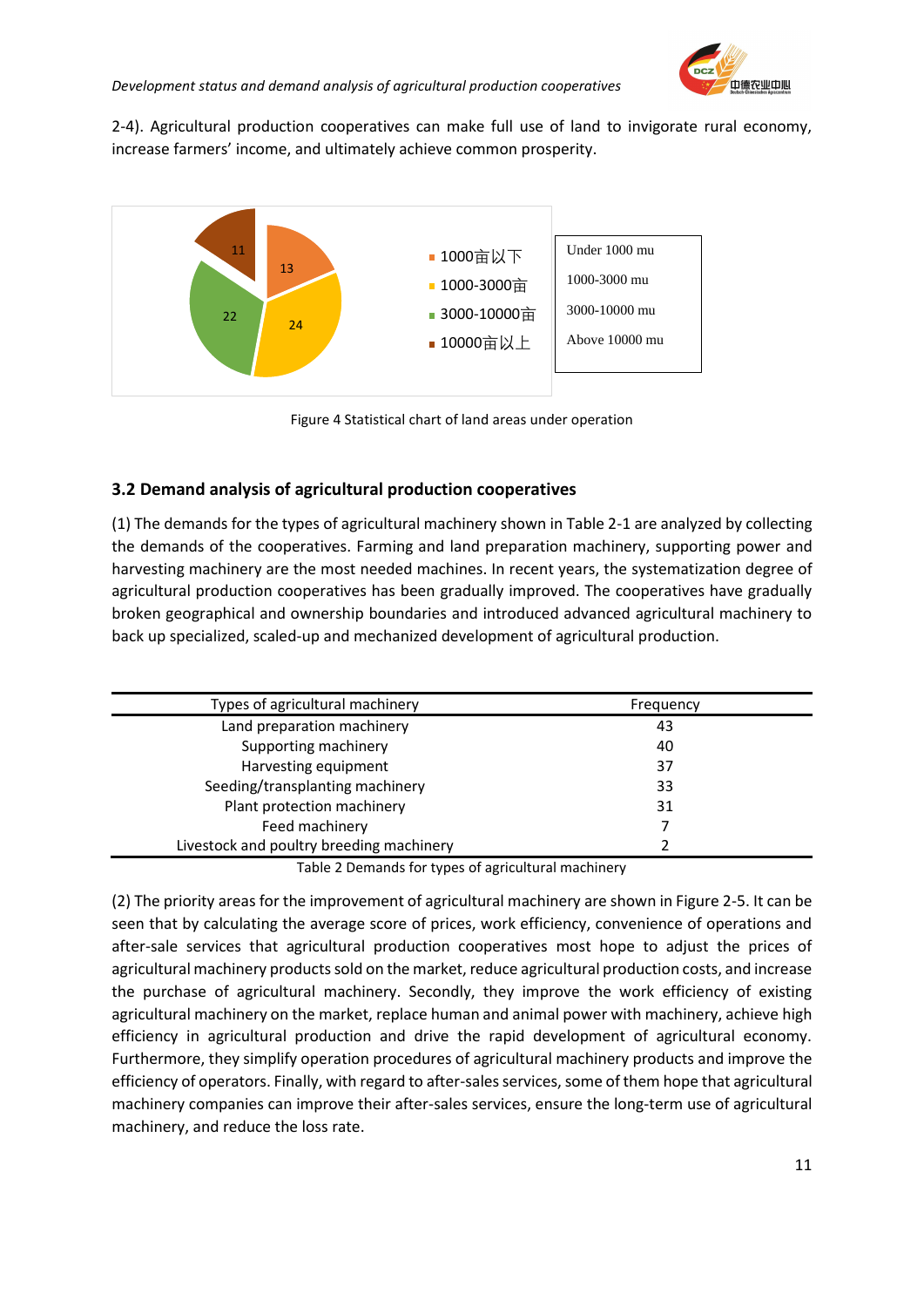



<span id="page-12-0"></span>

Note: average score= (Σ frequency × weight)/number of samples

(3) Analysis of brand factors affecting the purchase of agricultural machinery. As shown in Figure 2-6, by calculating the average score of six factors including brand reputation, peer recommendation, price, technician recommendation, advertisement attraction, and others, it can be seen that reputation is the primary factor affecting the purchase of agricultural machinery. Secondly, peer recommendation is another important factor affecting the purchase of agricultural machinery. Then, technician recommendation can also encourage agricultural production cooperatives to purchase agricultural machinery. In general these cooperatives trust technicians more than peers. Finally, some agricultural production cooperatives use advertisements to attract the sale of agricultural machinery. Through this survey, it is seen that agricultural production cooperatives still give their first priority to brands and tend to make purchases based on their familiarity with the brands.



Figure 6 Scores for priority brand factors affecting the purchase of agricultural machinery

<span id="page-12-1"></span>Brand reputation, Peer recommendation, Price, Technician recommendation, Advertisement attraction, and **Others** 

Note: average score= (Σ frequency × weight)/number of samples

(4) Analysis of factors affecting the demands for agricultural machinery of agricultural production cooperatives. As shown in Figure 2-7, by calculating the average score of five factors including the prices of agricultural machinery, the business scales of agricultural production cooperatives, the types of agricultural machinery, the soundness of agricultural machinery service system and the number of workers, it can be seen that the first factor affecting the purchase demands of agricultural machinery is the price of agricultural machinery, indicating that the prices is one of the primary considerations for agricultural production cooperatives to purchase agricultural machinery. The difference among the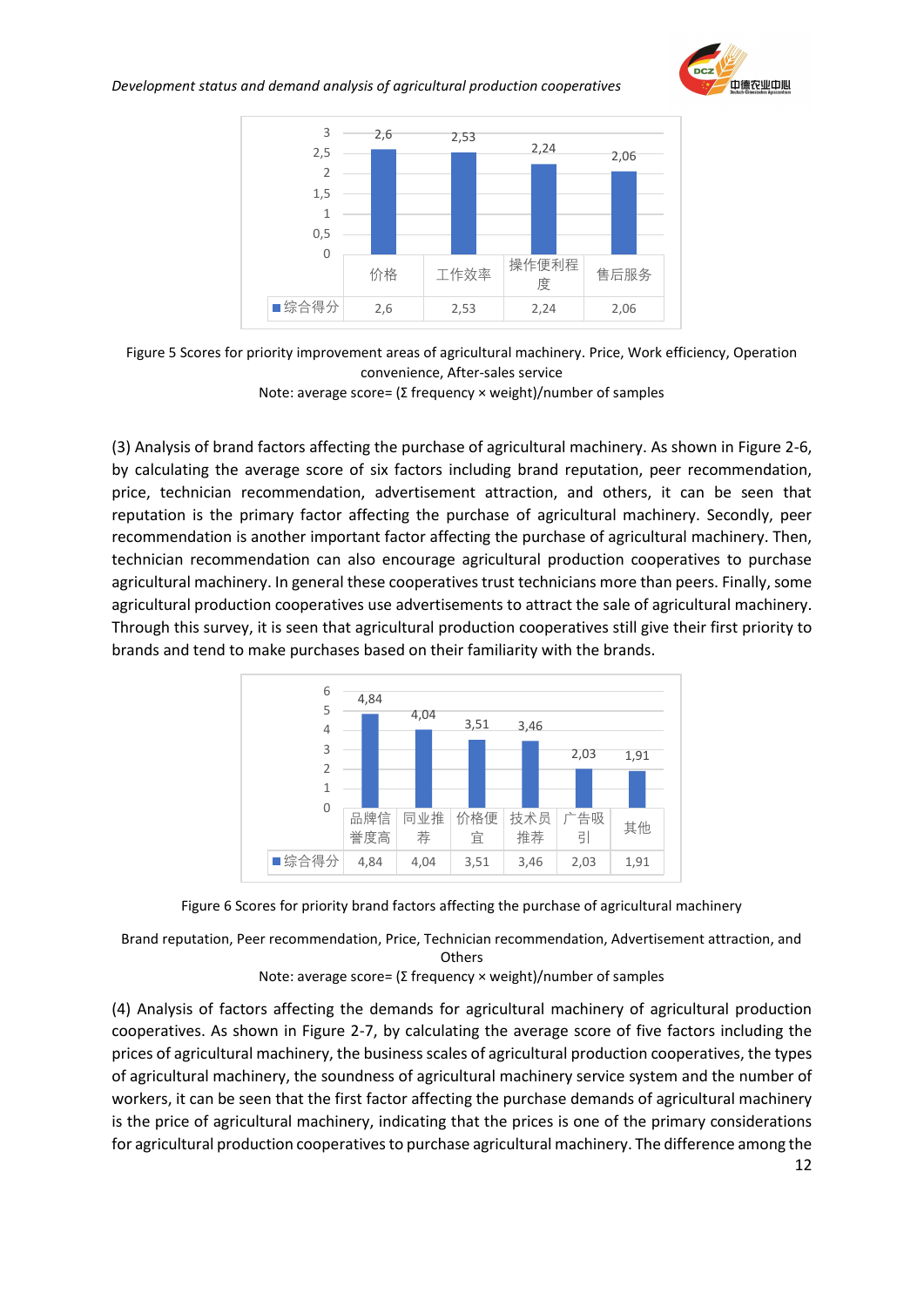

scales of agricultural production cooperatives, the types of agricultural machinery, the soundness of the agricultural machinery service system, and the required labor force is not large, which also shows that agricultural production cooperatives can make wise choices when purchasing agricultural machinery and buy suitable agricultural machinery.



<span id="page-13-2"></span>

The prices of agricultural machinery, the business scales of agricultural production cooperatives, the types of agricultural machinery, the soundness of agricultural machinery service system, the number of workers

Note: average score= (Σ frequency × weight)/number of samples

### <span id="page-13-0"></span>**4. Research on the sustainable development model of agricultural production cooperatives**

#### <span id="page-13-1"></span>**4.1 Project description and objectives**

The main parties presently involved in the project are the Working Committee for the Chairmen of University Student Employment Cooperatives of China Agricultural Mechanization Association (CAMA), Shenyang Agricultural University, and members of VDMA Association. The purposes and objectives of the project are described here:

(1) Explore the sustainable development model and analyze the current status of agricultural production cooperatives; in line with the national policies to drive the upgrading of agricultural machinery, enhance agricultural production cooperatives, and develop agricultural socialized services; and improve the ability to realize whole-process mechanization operation.

(2) Determine the core indicators for the operation of agricultural production cooperatives and analyze the current status of agricultural production cooperatives including its organizational structure, member structure, business model, management process, and operation standards, based on China's agricultural and rural development status and the experience of German agricultural development.

(3) Establish models of agricultural machinery cooperatives, extend successful models, make full use of the professional knowledge and customer resources of VDMA member companies, as well as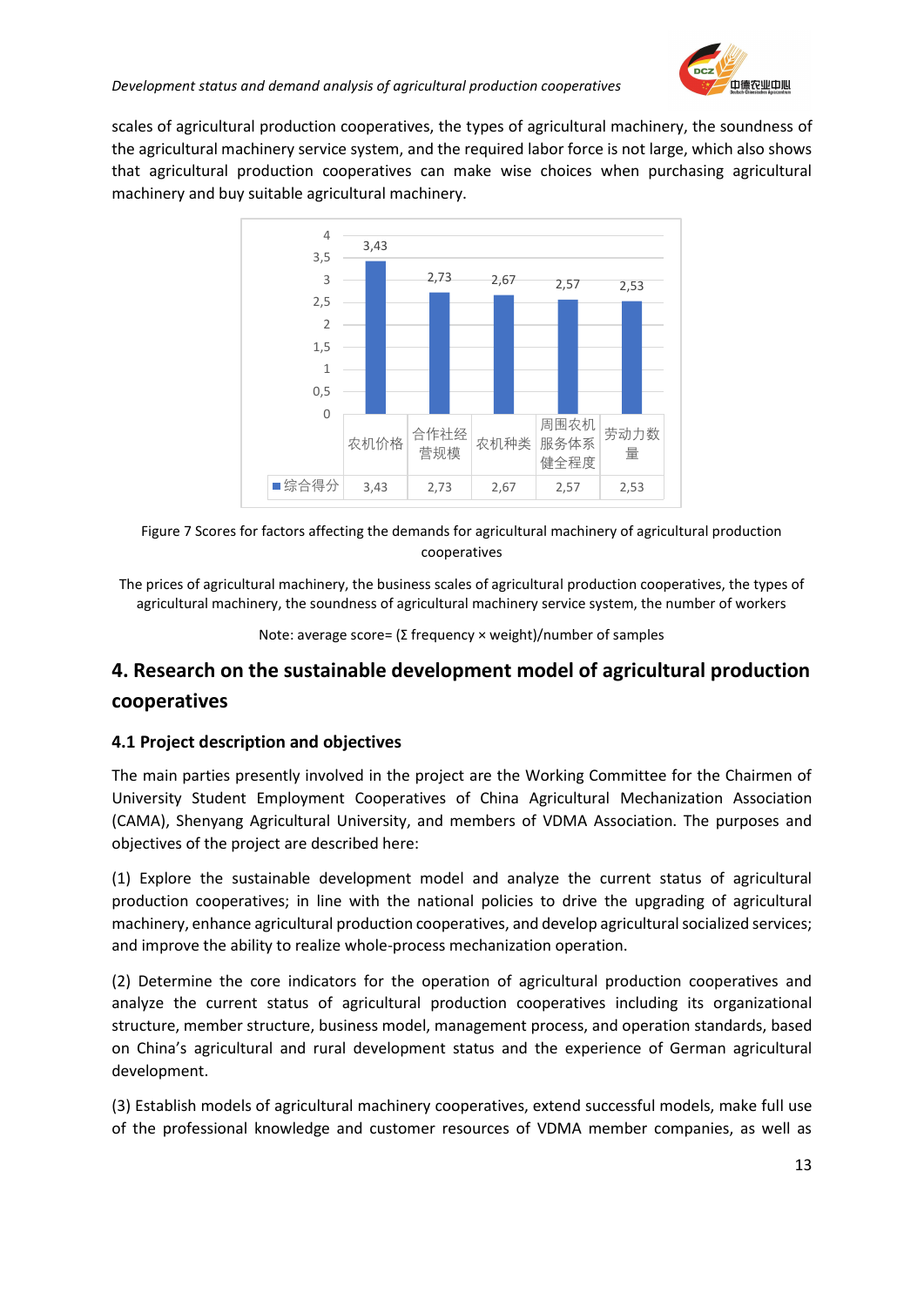

government and German expert resources, optimize and improve the operation mode of agricultural machinery cooperatives, formulate development goals for core parameters and development plans and measures, supervise the implementation of measures.

#### <span id="page-14-0"></span>**4.2 Cooperative units**

#### <span id="page-14-1"></span>**4.2.1 Introduction to the Working Committee of the Chairmen of University Student Employment Cooperatives**

In 2016 and 2017, during the investigation process of the Department of Agricultural Mechanization of the Ministry of Agriculture and Rural Affairs, a group of relatively advanced agricultural production cooperatives were found, most of which were set up or managed by university students and graduates, with advanced management concepts, huge demonstration effects and great development potential. In order to better play the exemplary role of these cooperatives and advance the process of agricultural modernization led by talents and technology, the Department of Agricultural Mechanization of the Ministry of Agriculture and Rural Affairs proposed to establish the Working Committee for the Chairmen of University Student Employment Cooperatives, which received active responses from CAMA, local agricultural machinery management departments, agricultural enterprises and university student chairmen. On October 26, 2018, the Working Committee was formally established at the China (Wuhan) International Agricultural Machinery Exhibition. Since its establishment, committee members have joined hands to forge ahead with the concepts of "mutual benefits, mutual sharing and win-win results."

At present, the Working Committee has a total of 53 recognized members, including 1 director general, 6 deputy directors, and 1 secretary general. Agricultural production cooperatives where committee members work is distributed in 31 provinces, cities, and districts across China, with total assets of RMB 1.302 billion, out of which the original value of agricultural machinery is RMB 585 million. The crops planted are mainly corn, wheat, rice, soybeans, rape, sugarcane and cotton, with a total land area of 1.9573 million mu. The cooperatives provide agricultural machinery operation services of 3.2723 million mu, with an annual turnover of RMB 887 million.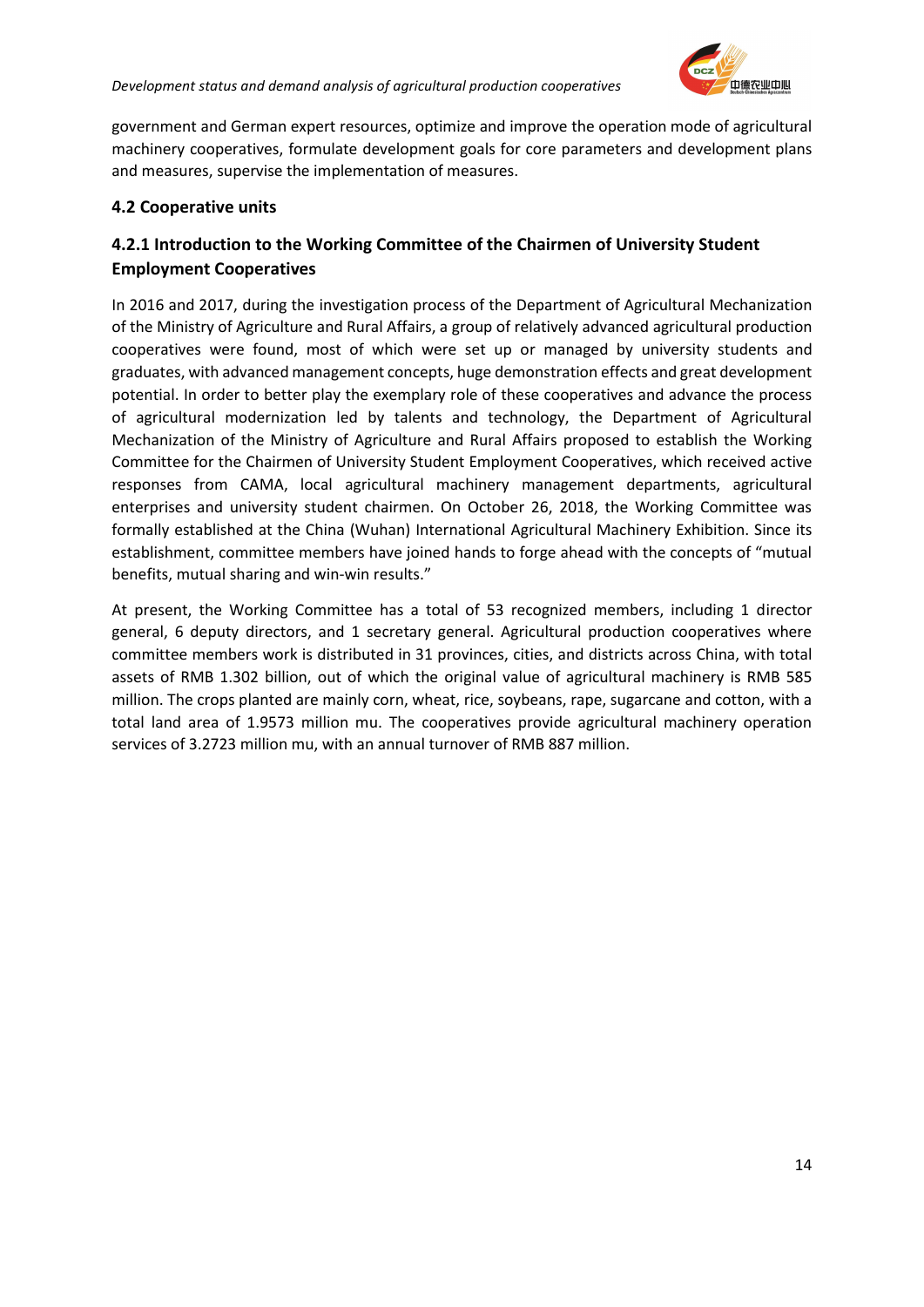

#### <span id="page-15-0"></span>**4.2.2 Demonstration objects of cooperation between VDMA and the Working Committee for the Chairmen of University Student Employment Cooperatives**

In October 2019, after conducting 5 physical and online meetings including on-site visits VDMA and the Working Committee initially determined 6 agricultural machinery cooperatives with whom they will cooperate, with the aim to build a new type of modern farms that can be replicated.

| Name                                                                                                                                                     | Date of<br>Establishment | Location<br>Area                           | Number of<br>Members/Number<br>of Farm Machinery<br>Operators/Number<br>of Maintenance<br>Workers | Crop/Planting<br>Cost of Major<br>Crops/Mu                       | Original<br>Value of<br>Agricultural<br>Machinery | Transferred<br>$land +$<br>trusted<br>Land/10,000<br>mu | <b>Operation Area</b><br>for Non-<br>members/10,000<br>Mu |
|----------------------------------------------------------------------------------------------------------------------------------------------------------|--------------------------|--------------------------------------------|---------------------------------------------------------------------------------------------------|------------------------------------------------------------------|---------------------------------------------------|---------------------------------------------------------|-----------------------------------------------------------|
| V-Land<br>Agricultural<br>Technology<br>Co., Ltd.in<br>Liaoning<br>Province                                                                              | January<br>2013          | Songhua<br>River Plain,<br>Liaohe<br>Plain | 9775/354/4                                                                                        | Corn/1800<br>jin / RMB 440                                       | 1000                                              | 12.3                                                    | 0                                                         |
| Safe Modern<br>Agricultural<br>Machinery<br>Cooperative<br>in Kedong<br>County,<br>Heilongjiang<br>Province                                              | March 15,<br>2013        | Songnen<br>Plain                           | 56/10/2                                                                                           | Soybean/300<br>jin / RMB 180<br>Corn/1300<br>jin / RMB 320       | 2600                                              | 1.5                                                     | 3                                                         |
| Da'an<br>Agricultural<br>Machinery<br>Professional<br>Agricultural<br>Production<br>Cooperative<br>in Zhangwu<br>County,<br>Liaoning<br>Province         | December<br>30, 2013     | Liaohe<br>Plain                            | 41/20/5                                                                                           | Corn/1700<br>jin /RMB 280                                        | 600                                               | 1.05                                                    | 10                                                        |
| Huimin<br>Shengfeng<br>Farmers'<br>Professional<br>Cooperative<br>Association<br>in Tongliao<br>City, Inner<br>Mongolia                                  | March 5,<br>2015         | Liaohe<br>Plain                            | 96/15/3                                                                                           | Corn/1700<br>jin /RMB 600                                        | 600                                               | $\overline{3}$                                          | 3                                                         |
| Fuyuan<br>Agricultural<br>Machinery<br>Farmers'<br>Professional<br>Cooperative<br>in Shizhong<br>District,<br>Zaozhuang<br>City,<br>Shandong<br>Province | January 11,<br>2013      | North<br>China Plain                       | 57/31/12                                                                                          | <b>Wheat/1100</b><br>jin / RMB 390<br>Corn/1300<br>jin / RMB 370 | 975                                               | 2.616                                                   | 5                                                         |
| Changfeng<br>Agricultural<br>Machinery<br>Cooperative<br>in Chang'an<br>District, Xi'an<br>City, Shaanxi<br>Province                                     | July 8, 2010             | Guanzhong<br>Plain                         | 112/23/6                                                                                          | <b>Wheat/1000</b><br>jin / RMB 400<br>Corn 1300 jin<br>/RMB 300  | 1050                                              | 3.15                                                    | 8                                                         |

<span id="page-15-1"></span>Table 3 Basic situation of 6 agricultural machinery cooperatives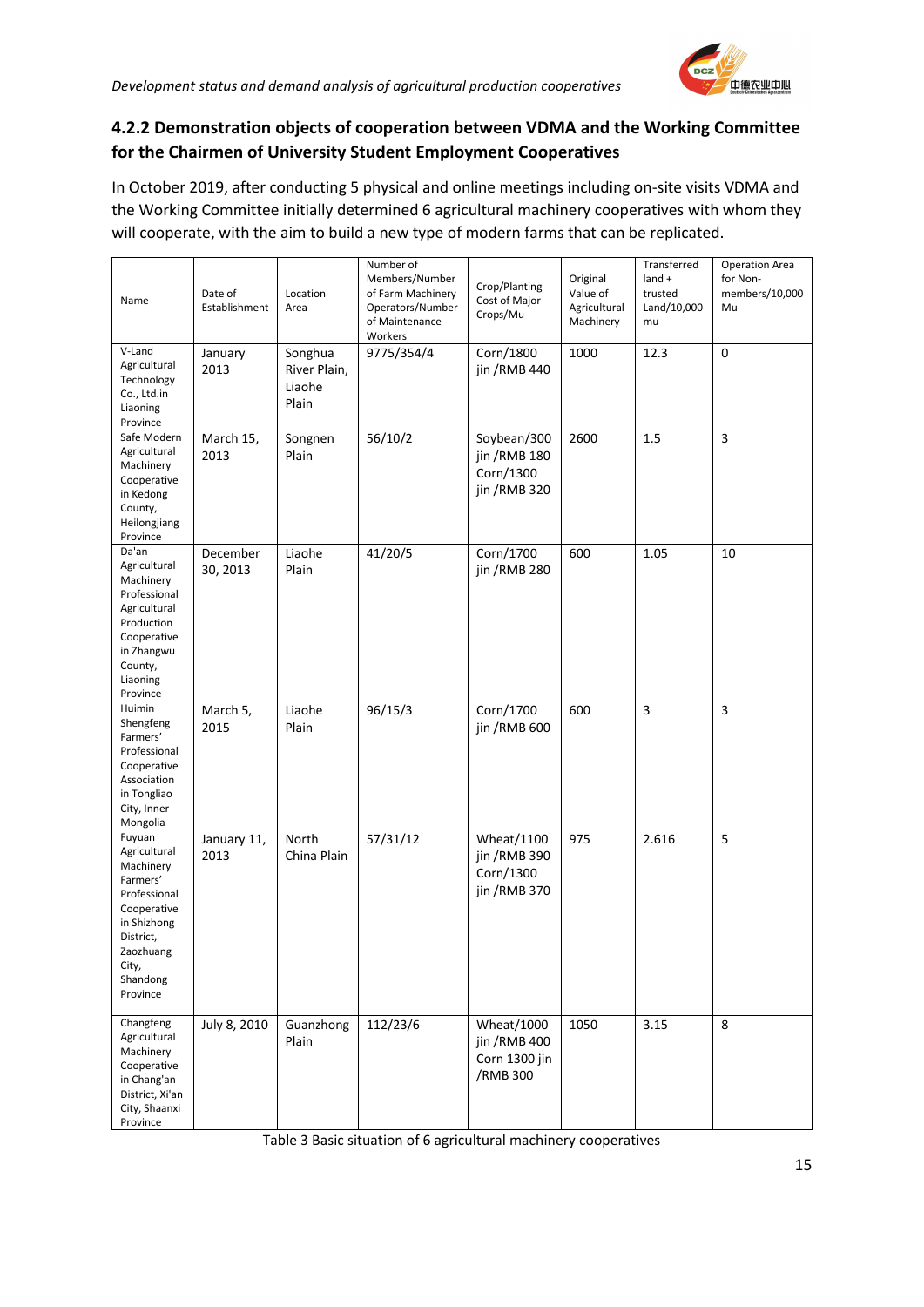

## <span id="page-16-0"></span>**4.3 Three priorities and progress of project planning**

#### <span id="page-16-1"></span>**4.3.1 Three priorities**

Firstly, integrate VDMA resources to provide agricultural production cooperatives with urgently needed services such as purchase financing, maintenance of agricultural machinery and related supporting equipment. Secondly, utilize agricultural production cooperatives for demonstration to establish local production processes and operation standards. On this basis, learning from the experience of overseas farms and agricultural production cooperatives, improve the management of the samples of agricultural production cooperatives and form a standardized operation model that could be extended. Thirdly, enhance exchanges and training in advanced farm management, agricultural machinery management, agronomy, etc.

#### <span id="page-16-2"></span>**4.3.2 Preliminary cooperation between VDMA and the Working Committee**

Since the establishment of the cooperative relationship, companies including Lemken, Kverneland, Maschio, Deutz-Fahr and Claas have visited agricultural production cooperatives they want to cooperate with for many times and decided to conduct mechanical skills training for the members of the cooperatives for their first-time cooperation. At present, manufacturers such as Claas, Lemken, Horsch, Kverneland, Hardi have finished pre-training preparations and plan to conduct training on modern agricultural machinery application and operation quality for members of Inner Mongolia Tongliao Yellow Corn Industry Alliance including Huimin Shengfeng Agricultural Production Cooperative.

### <span id="page-16-3"></span>**5. The problems to be solved urgently and recent priorities for the Working Committee**

#### <span id="page-16-4"></span>**5.1 The problems to be solved urgently**

(1) It is necessary to do a clear positioning of the role of agricultural production cooperatives. Production organization, operation, and execution are the strengths of these cooperatives. This advantage should be continuously strengthened to form a service brand.

(2) The supply of production materials, planting experiments, technology and management methods before and after production make a great difference in the agricultural production process, but agricultural production cooperatives are unable to provide the above services while upstream service organizations can. It is recommended that upstream service organizations have a close cooperation relationship with agricultural production cooperatives, which has not yet been formed.

(3) Modern farm management models and methods are extremely lacking, and there is no experience to learn.

#### <span id="page-16-5"></span>**5.2 Recent priorities**

(1) County-level agricultural production standardized construction. Taking the member units of the Working Committee as the main body, fuel up the formation and demonstration of typical agricultural production trusteeship services based on agricultural development in the main grain production areas.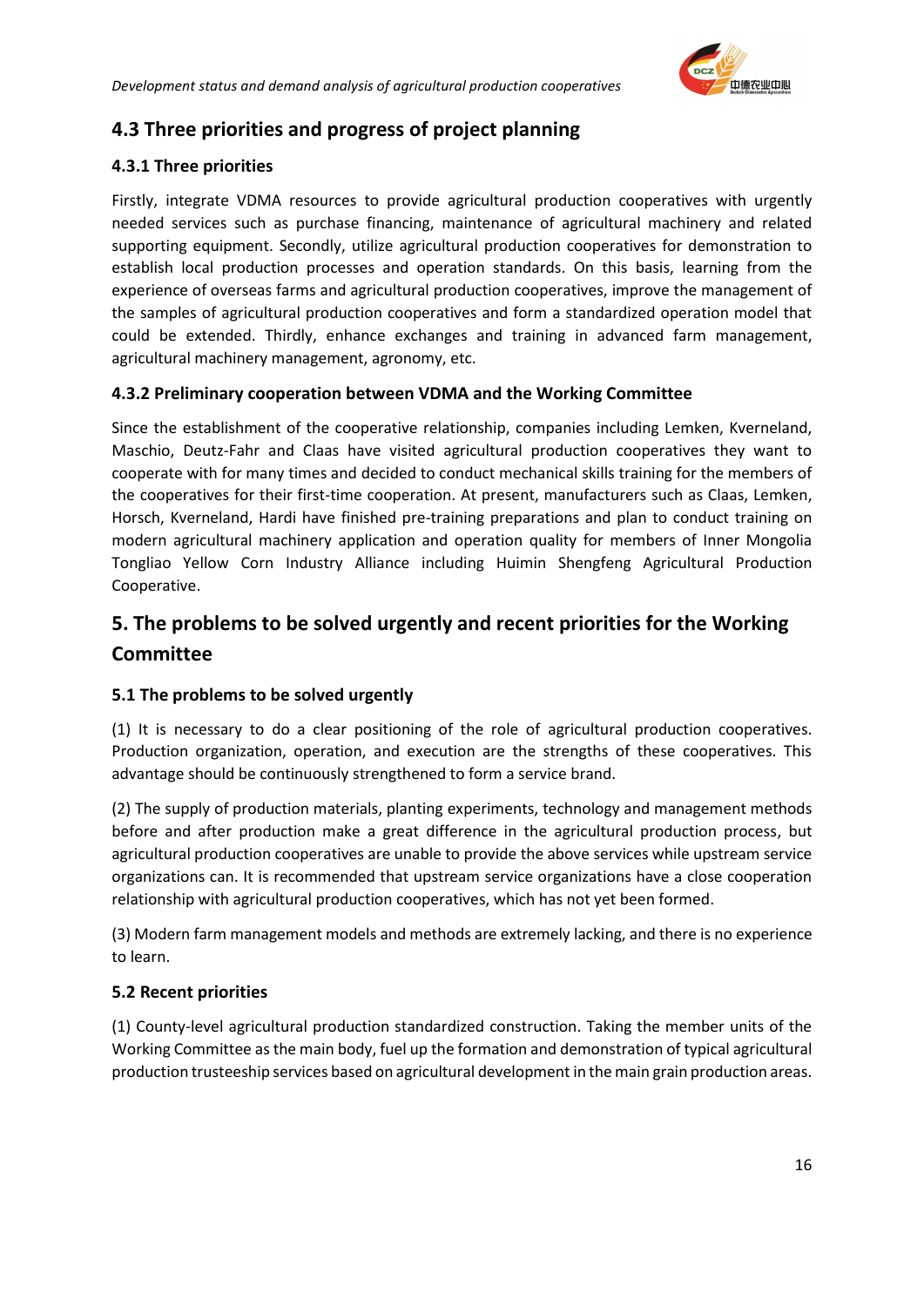

(2) Giving full play to the leading role of the member units of the Working Committee, establish county-level agricultural production socialized service associations in various counties to improve the systematization degree of agricultural production.

(3) Integrate the resources of universities, science and technology departments, and industry enterprises to vigorously cultivate the technical level and management ability of the members of agricultural production cooperatives.

(4) Based on the above three aspects, set up a socialized service network for agricultural production so as to share agricultural machinery and its maintenance experience, supply channels of production material, human resources, etc.

#### <span id="page-17-0"></span>**5.3 DCZ's support of the project**

The DCZ was involved in preliminary discussions with the stakeholders and will on this basis and in communication with the stakeholders draft a concept paper to outline a possible cooperation.